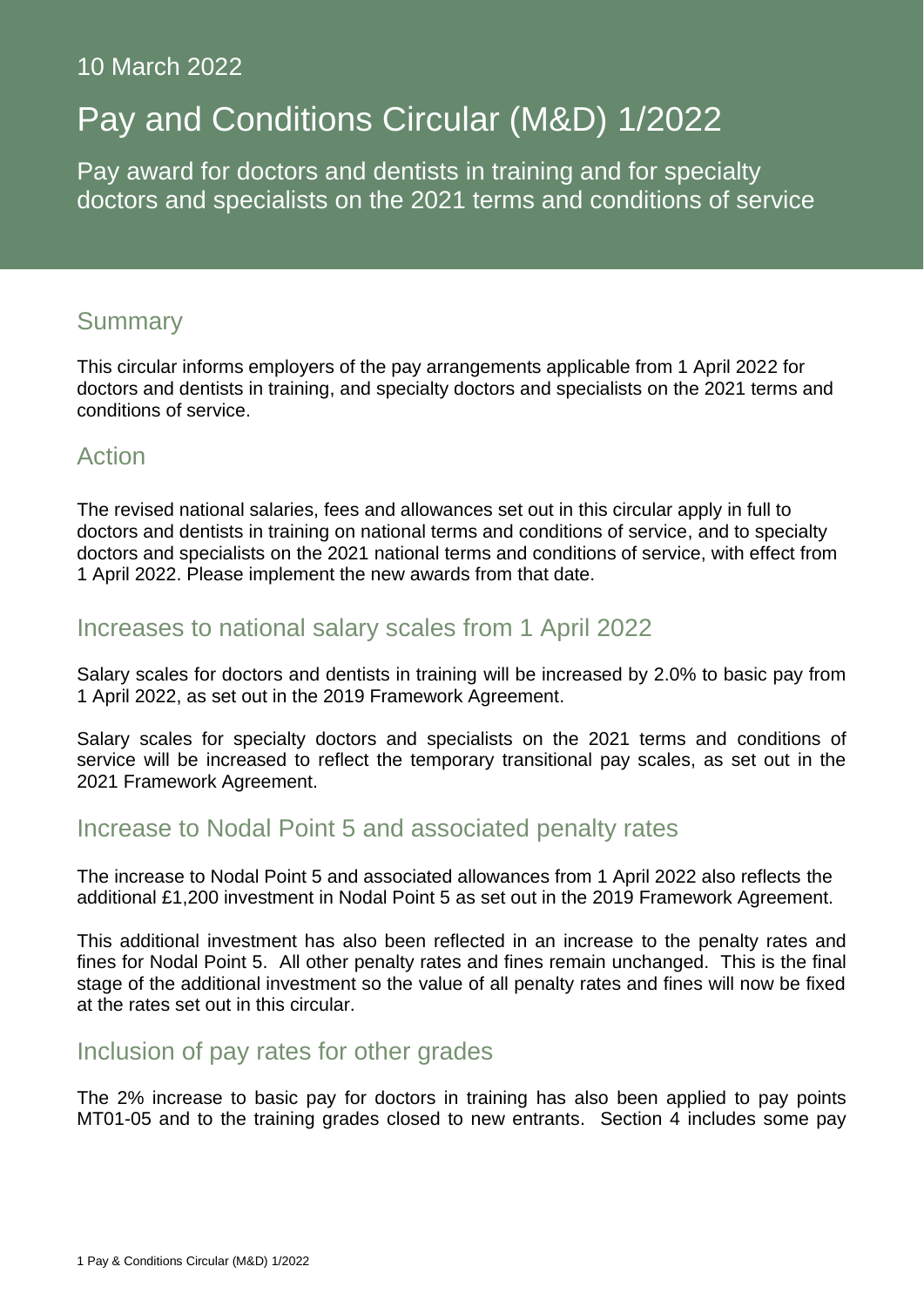rates for other closed grades. These have not been uplifted and have been included only to ensure that the tables remain consistent with past circulars. Any further increases to salaries will be notified following the government decision on the recommendations of the Doctors' and Dentists' Review Body.

# **Enquiries**

- 1. Employees must direct personal enquiries to their employer. NHS Employers cannot advise on individuals' personal circumstances.
- 2. Employers should direct enquiries to: [doctorsanddentists@nhsemployers.org.](mailto:doctorsanddentists@nhsemployers.org)
- 3. Copies of this circular can be downloaded from: [www.nhsemployers.org.](http://www.nhsemployers.org/)
- 4. Prior to the establishment of NHS Employers in November 2004, responsibility to inform the NHS of changes to pay and allowances rested with the Department of Health and Social Care. Changes were published in Advance Letters. Copies of Advance Letters going back to 2000 may be obtained from the national archives: [http://www.webarchive.org.uk/wayback/archive/20060506120000/http:/www.dh.gov.uk](http://www.webarchive.org.uk/wayback/archive/20060506120000/http:/www.dh.gov.uk/PublicationsAndStatistics/LettersAndCirculars/AdvancedLetters/fs/en.html) [/PublicationsAndStatistics/LettersAndCirculars/AdvancedLetters/fs/en.html](http://www.webarchive.org.uk/wayback/archive/20060506120000/http:/www.dh.gov.uk/PublicationsAndStatistics/LettersAndCirculars/AdvancedLetters/fs/en.html)
- 5. For Advance Letters prior to 2000, please contact the Department of Health and Social Care: <https://contactus.dhsc.gov.uk/>

Issued by

Paul Wallace Director of Employment Relations and Reward

NHS Employers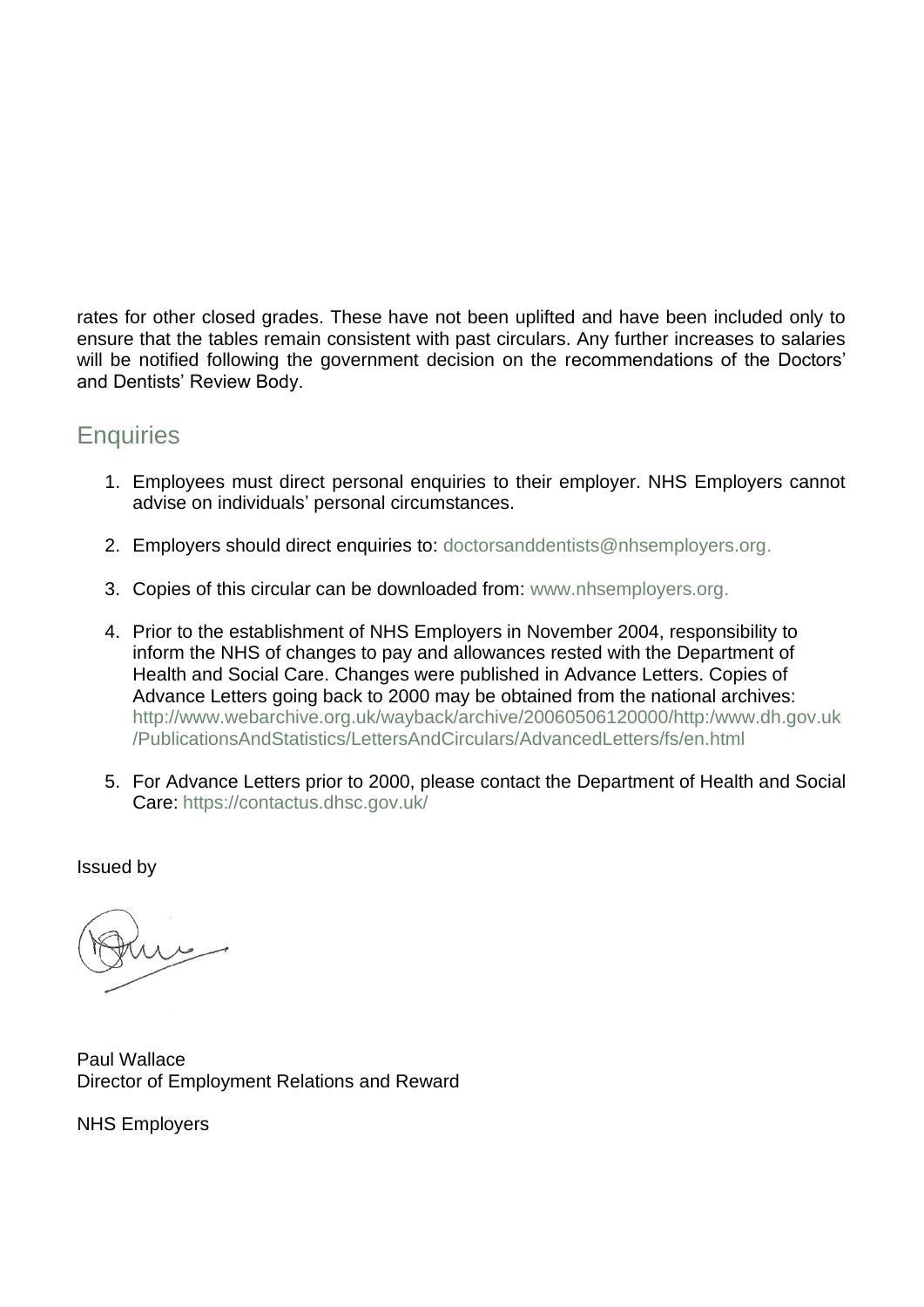# Pay and Conditions Circular (M&D) 1/2022

Pay award for doctors and dentists in training and for specialty doctors and specialists on the 2021 terms and conditions of service

## **Contents**

| <b>Annex A:</b> | Section 1: Doctors and Dentists in training (2016 contract) basic pay | 4  |  |
|-----------------|-----------------------------------------------------------------------|----|--|
|                 | and allowances                                                        |    |  |
|                 | Section 2: Specialty Doctors (2021 contract) basic pay                | 11 |  |
|                 | Section 3: Specialist basic pay                                       | 12 |  |
|                 | Section 4: Summary of basic pay-closed grades and grades succeeded    | 13 |  |
|                 | by the 2016 contract                                                  |    |  |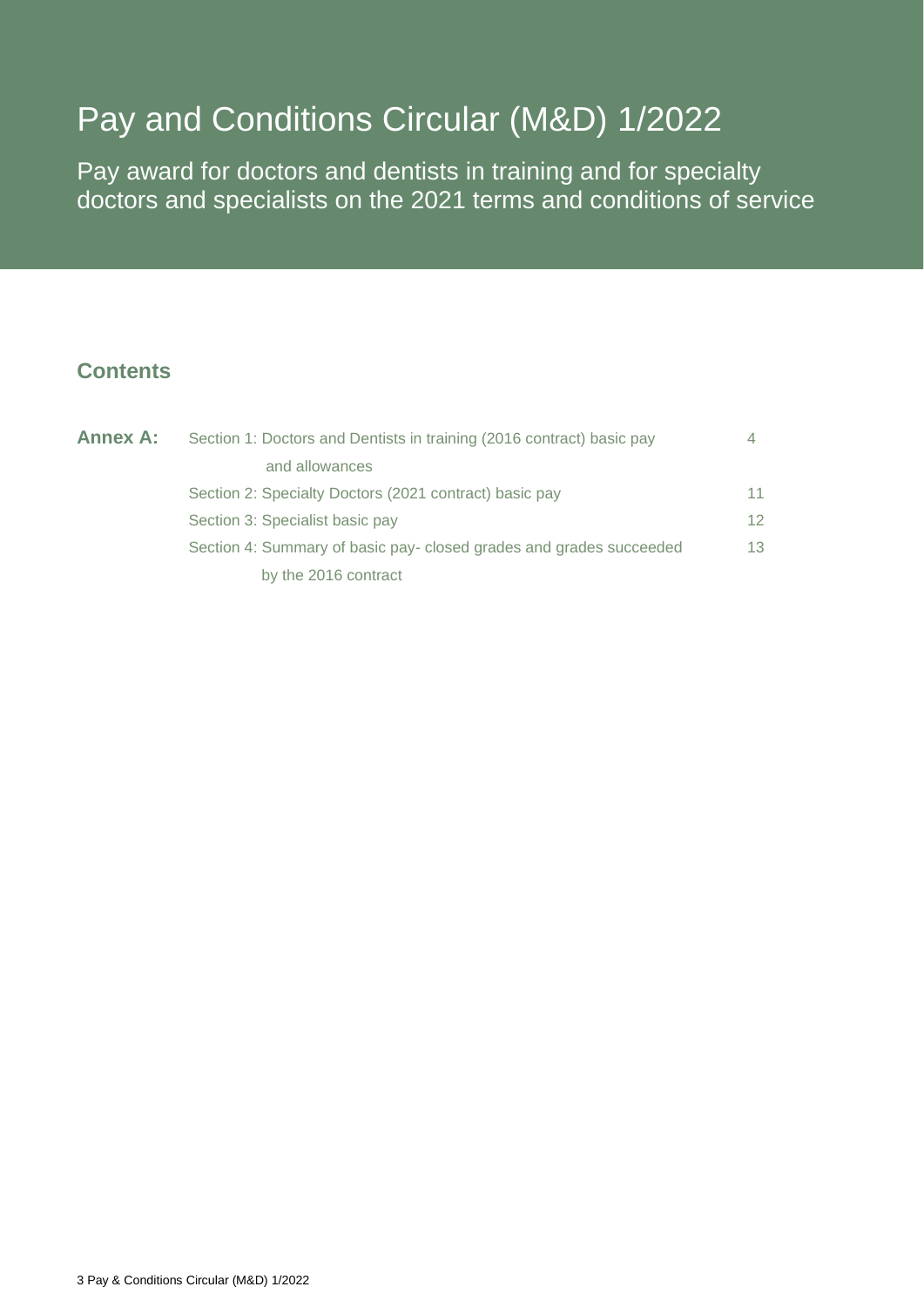## **Annex A: Section 1: Doctors and Dentists in training (2016 contract) basic pay and allowances**

### **Doctors in training basic pay**

| Grade                                                 | Stage of<br>training | Grade code       | <b>Nodal point</b> | Value (£) |        |
|-------------------------------------------------------|----------------------|------------------|--------------------|-----------|--------|
| Foundation Doctor Year 1                              | FY1                  | MF01             | 1                  | 29,384    |        |
| Foundation Doctor Year 2                              | FY <sub>2</sub>      | MF <sub>02</sub> | 2                  | 34,012    |        |
| Specialty Registar (StR)                              | CT <sub>1</sub>      | <b>MC51</b>      | $\mathfrak{Z}$     |           | 40,257 |
| (Core Training)                                       | CT <sub>2</sub>      | <b>MC52</b>      |                    |           |        |
|                                                       | CT <sub>3</sub>      | <b>MC53</b>      | $\overline{4}$     | 51,017    |        |
| Specialty Registrar (StR)                             | ST1 / SpR1           | <b>MS01</b>      | 3                  | 40,257    |        |
| (Run-Through Training) /<br>Specialty Registrar (StR) | ST2 / SpR2           | <b>MS02</b>      |                    |           |        |
| (Higher-Training) / Specialist                        | ST3 / SpR3           | MS <sub>03</sub> |                    |           |        |
| Registrar (SpR)                                       | ST4 / SpR4           | MS <sub>04</sub> | 4                  | 51,017    |        |
|                                                       | ST5 / SpR5           | MS <sub>05</sub> |                    |           |        |
|                                                       | ST6 / SpR6           | MS <sub>06</sub> |                    |           |        |
|                                                       | ST7 / SpR7           | MS07             | $\sqrt{5}$         | 58,398    |        |
|                                                       | ST8 / SpR8           | <b>MS08</b>      |                    |           |        |

## **Dentists\* in training basic pay**

| Grade                                                                                            | Stage of<br>training | Grade code  | <b>Nodal point</b> | Value (£) |
|--------------------------------------------------------------------------------------------------|----------------------|-------------|--------------------|-----------|
|                                                                                                  | CT <sub>1</sub>      | MC51        | 3                  | 40,257    |
| Dental Core Training                                                                             | CT <sub>2</sub>      | MC52        |                    |           |
|                                                                                                  | C <sub>T</sub> 3     | MC53        | 4                  | 51,017    |
| <b>Dental Specialty Training</b>                                                                 | ST <sub>1</sub>      | <b>MS11</b> |                    |           |
|                                                                                                  | ST <sub>2</sub>      | <b>MS12</b> | 4                  | 51,017    |
| (note, in dental specialties                                                                     | ST <sub>3</sub>      | <b>MS13</b> |                    |           |
| only, dentists begin Specialty<br>Training at ST1 following                                      | ST <sub>4</sub>      | <b>MS14</b> |                    |           |
| Dental Core Training,<br>instead of ST3/4. This is                                               | ST <sub>5</sub>      | <b>MS15</b> |                    |           |
| purely a result of<br>nomenclature used in dental                                                | ST <sub>6</sub>      | <b>MS16</b> |                    |           |
| training. Therefore all                                                                          | ST <sub>7</sub>      | <b>MS17</b> |                    |           |
| dentists in Dental Specialty<br>Training (ST1 onwards)<br>should be placed on nodal<br>point 4). | ST <sub>8</sub>      | <b>MS18</b> | 5                  | 58,398    |

\*For doctors in Oral and Maxillofacial Surgery training programmes, refer to the Doctors in training table above.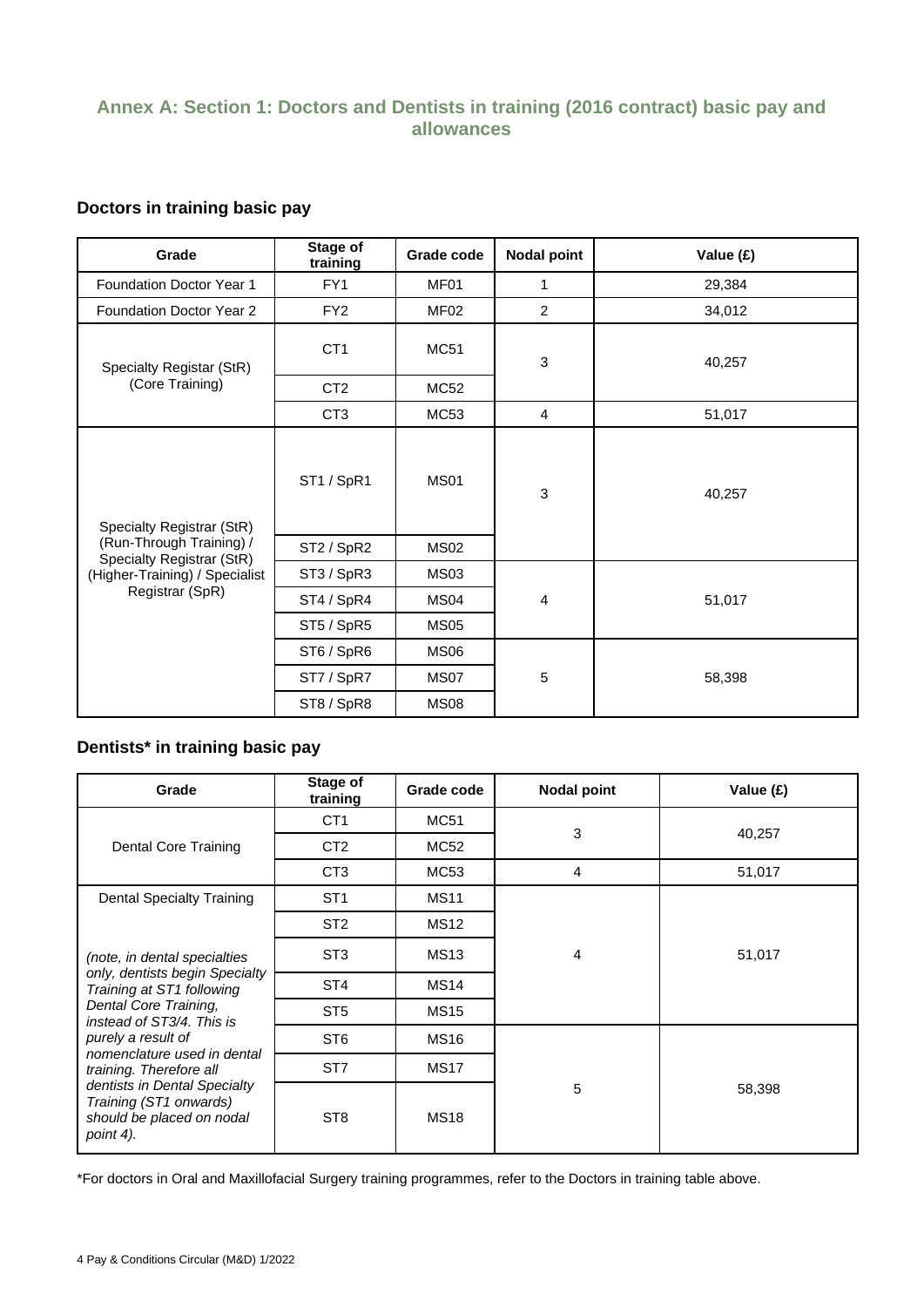The grade codes above must only be used for doctors and dentists in national training posts. They must not be used for doctors other than doctors in training, as defined in the terms and conditions of service.

Employers wishing to pay doctors on local contracts (trust doctors, clinical fellows etc) under pay arrangements that mirror those for doctors in training must use the following grade codes:

> Nodal point 1 (£29,384) local appointment grade code – MT01 Nodal point 2 (£34,012) local appointment grade code – MT02 Nodal point 3 (£40,257) local appointment grade code – MT03 Nodal point 4 (£51,017) local appointment grade code – MT04 Nodal point 5 (£58,398) local appointment grade code – MT05

There is however no requirement to use these pay values for such appointments, as local terms and conditions of employment are a matter for local determination.

#### **On-call availability allowance\***

| <b>Nodal</b><br>point | Value (£) |  |  |
|-----------------------|-----------|--|--|
|                       | 2,351     |  |  |
| 2                     | 2,721     |  |  |
| 3                     | 3,221     |  |  |
| 4                     | 4,082     |  |  |
| 5                     | 4,672     |  |  |

\* payable only to doctors working on-call rotas, as defined in paragraphs 9-13 of Schedule 2 of the [2016 TCS.](https://www.nhsemployers.org/publications/doctors-and-dentists-training-terms-and-conditions-england-2016)

#### **LTFT allowance**

A doctor who is training less-than-full time will be paid an annual allowance of £1,000. This allowance will be paid on top of the doctor's salary and will be spread over the year, paid in monthly instalments.

Those trainees who are in receipt of the £1,500 transitional LTFT allowance, which was introduced under the terms of the 2016 contract, will continue to receive this as per Schedule 15, but will not receive the £1,000 permanent allowance on top of this. Once their entitlement to the transitional £1,500 allowance ends, they will then be eligible to receive the £1,000 allowance.

#### **Weekend allowance**

A doctor rostered to work at the weekend (defined as one or more shifts/duty periods beginning on a Saturday or a Sunday) at a minimum frequency of 1 in 8 across the length of the rota cycle will be paid an allowance. These will be set as a percentage of full time basic salary in accordance with the rates set out in the table below:

|                     |                  | Nodal<br>point 1 | Nodal<br>point 2 | Nodal<br>point 3 | Nodal<br>point 4 | Nodal<br>point 5 |
|---------------------|------------------|------------------|------------------|------------------|------------------|------------------|
| Frequency           | Percentage       | Value (£)        | Value (£)        | Value (£)        | Value $(E)$      | Value $(E)$      |
| 1 in $2$            | 15%              | 4,408            | 5,102            | 6,039            | 7,653            | 8,760            |
| $<$ 1 in 2 – 1 in 3 | 10%              | 2,939            | 3,402            | 4,026            | 5,102            | 5,840            |
| $<$ 1 in 3 – 1 in 4 | 7.50%            | 2,204            | 2,551            | 3,020            | 3,827            | 4,380            |
| $<$ 1 in 4 – 1 in 5 | 6%               | 1,764            | 2,041            | 2,416            | 3,062            | 3,504            |
| $<$ 1 in 5 – 1 in 6 | 5%               | 1,470            | 1,701            | 2,013            | 2,551            | 2,920            |
| $<$ 1 in 6 – 1 in 7 | 4%               | 1,176            | 1,361            | 1,611            | 2,041            | 2,336            |
| $<$ 1 in 7 – 1 in 8 | 3%               | 882              | 1,021            | 1,208            | 1,531            | 1,752            |
| $<$ 1 in 8          | No.<br>allowance | No.<br>allowance | No.<br>allowance | No.<br>allowance | No.<br>allowance | No.<br>allowance |

The weekend allowance for less than full time (LTFT) staff is explained in schedule 2 paragraph 6 of the [2016 TCS.](https://www.nhsemployers.org/publications/doctors-and-dentists-training-terms-and-conditions-england-2016)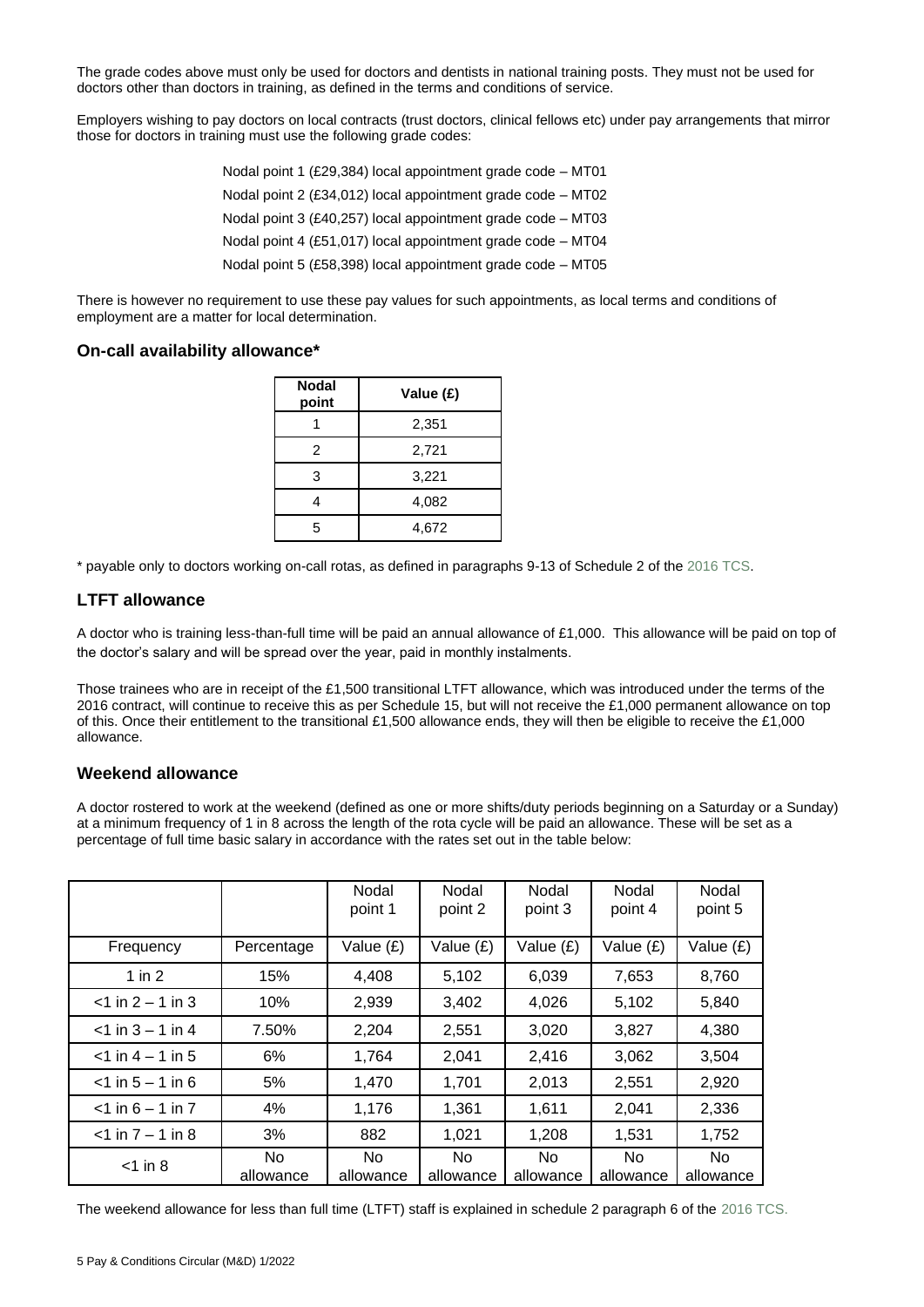#### **Flexible pay premia**

Table 1:

| Name of premium                     | Applicable training programme                                                         | <b>Eligibility</b>                                                              | <b>Full time</b><br>annual<br>value $(E)$                        |       |
|-------------------------------------|---------------------------------------------------------------------------------------|---------------------------------------------------------------------------------|------------------------------------------------------------------|-------|
|                                     | <b>General Practice</b>                                                               | Payable to ST1, ST2, ST3,<br>ST4 during general practice<br>placements only.    | 9,144                                                            |       |
|                                     | <b>Psychiatry Core Training</b>                                                       | Payable to Psychiatry Core<br>Trainees.                                         | 3,718                                                            |       |
| Hard to fill training<br>programmes |                                                                                       | Payable to Psychiatry                                                           | 3 year higher<br>training<br>programme:                          | 3,718 |
|                                     | Psychiatry Higher Training                                                            | Higher Trainees.                                                                | 4 year higher<br>training<br>programme:                          | 2,789 |
|                                     | <b>Emergency Medicine</b>                                                             | Payable to ST4 and above<br>only.                                               |                                                                  |       |
| Dual qualification -<br><b>OMFS</b> | Oral and Maxillofacial Surgery,<br>as per paragraph 42-44 of<br>Schedule 2 of the TCS | Payable to ST3 and above<br>only.                                               | Dependent on length of training<br>programme, see table 2 below. |       |
| Histopathology                      | Histopathology                                                                        | Payable to ST1 and above<br>only                                                | 4,461                                                            |       |
| Academia                            | As per paragraphs 36-41 of<br>Schedule 2 of the TCS                                   | Upon return to training<br>following successful<br>completion of higher degree. | 4,461                                                            |       |

#### **Table 2:**

| Length of training programme* | Full time annual value (£) |
|-------------------------------|----------------------------|
| 3 years                       | 7,435                      |
| 4 years                       | 5,577                      |
| 5 years                       | 4,461                      |
| 6 years                       | 3,718                      |
| vears                         | 3,187                      |
| vears                         | 2.789                      |

#### *Note.*

This is the length of the eligible training programme as specified by the curriculum, it is not the number of years that any particular trainee has remaining on their eligible training programme. For example, trainees joining an eligible training programme part way through their training programme or transferring to the 2016 TCS part way through their training programme will not be entitled to the full FPP amount.

The FPP values listed in table 2 above are payable to Emergency Medicine (from ST4 and above) and dual qualified OMFS trainees (from ST3 and above). The total amount (£22,305) is divided over the eligible years of training, meaning that if a trainee is due to receive their certificate of completion of training (CCT) following completion of their ST6 year, they should receive £7,435 per annum for the three years (ST4, ST5, and ST6).

The Psychiatry pay premium is applied to the full length of the training programme. The total amount is evenly distributed between the two applicable parts of the programme so that £11,153 is available in core training and £11,153 in higher training. The length of training in each applicable part of the programme will be used to determine the annual value the trainee should receive, as set out in table 1 above.

The Histopathology pay premium is applied to any trainee entering the eligible training programmes of histopathology, forensic histopathology, diagnostic neuropathology, and paediatric and perinatal pathology at ST1 from August 2018 onwards.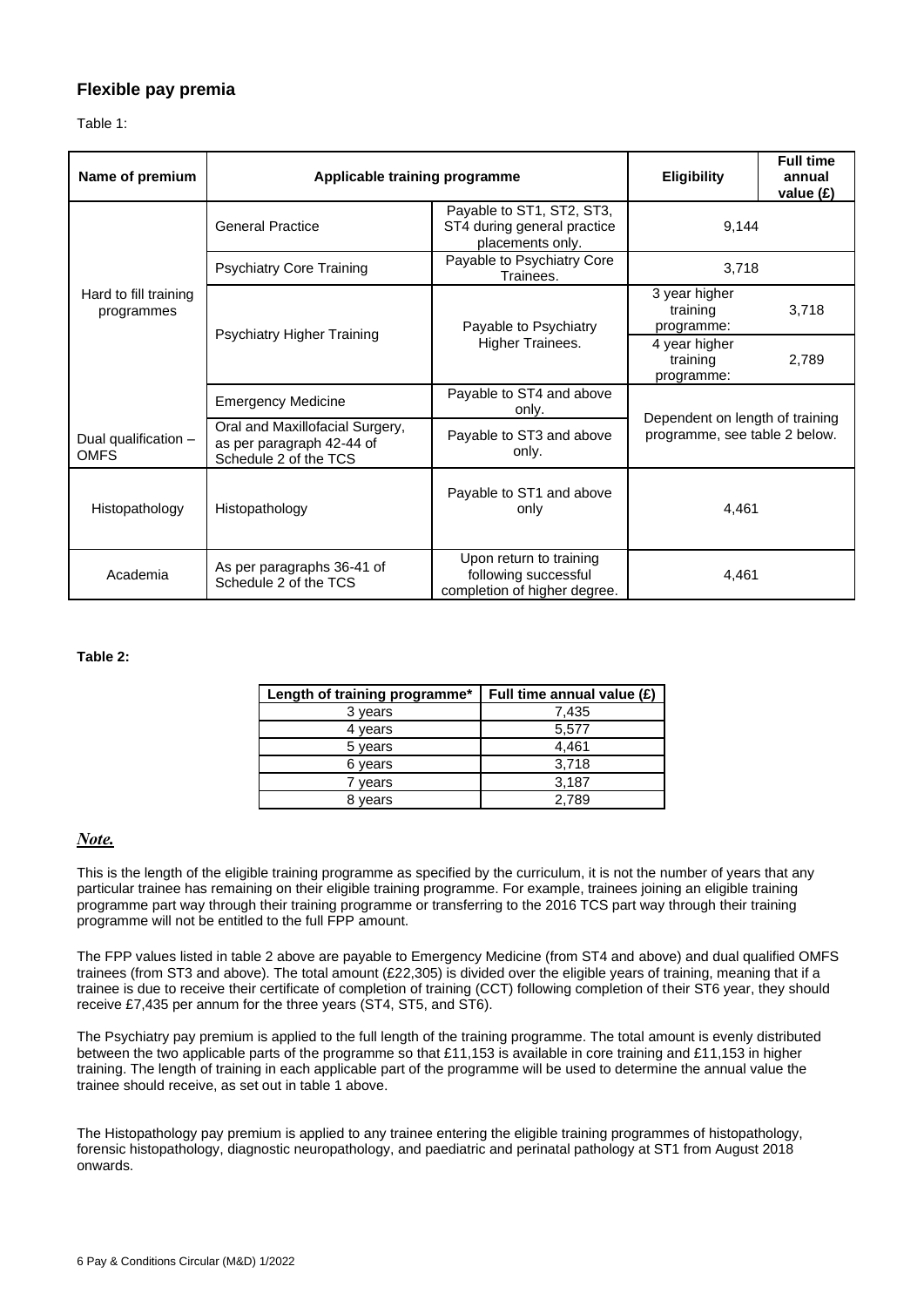Trainees will continue to be paid this annual amount until they exit this training programme, so if a trainee's CCT date is put back by a year, they should receive the annual amount for that additional year. LTFT trainees will receive the FPP amount pro-rata.

Trainees who transition or join the programme part-way through may only receive part of the FPP; for example, those who transition into ST5 of a programme where the annual FPP is £7,435 would receive £7,435 per annum for each of the remaining two years at ST5 and ST6 only, instead of the full £22,305.

Trainees who are pay protected under Schedule 15 Section 2 will not receive the FPP but will instead be paid as per the provisions of that section.

Note – doctors paid according to Schedule 15 section 2 are paid according to their previous incremental scale and banding system, therefore flexible pay premia do not apply to this group of doctors.

Note – for the purpose of Schedule 2 paragraphs 28-35, hard-to-fill training programmes are General Practice training programmes, Emergency Medicine training programmes at ST4 and above, and Psychiatry training programmes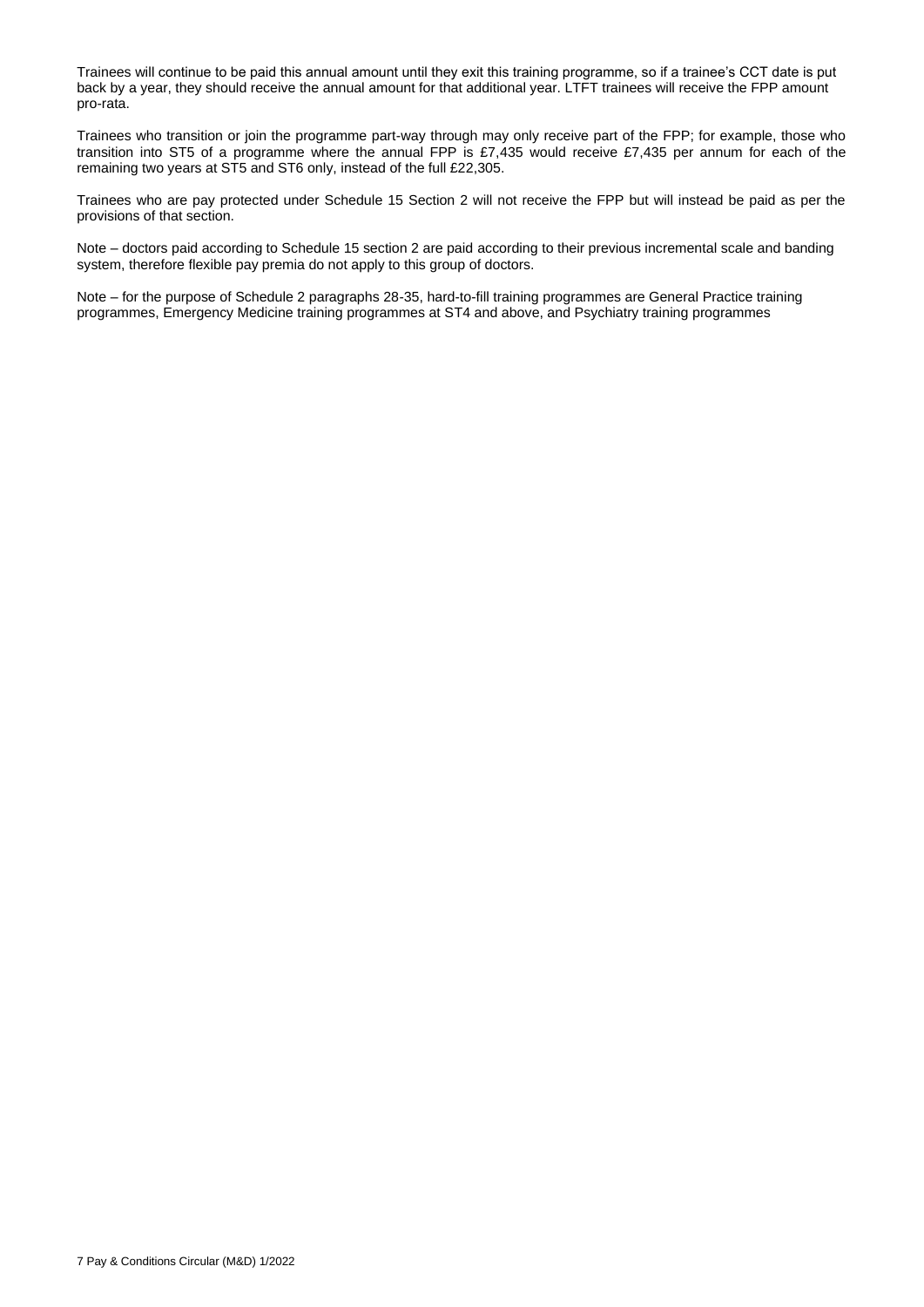## **Pay points for doctors in training transferring from Scotland, Wales, NI and Defence**

Pay points for doctors in training transferring from Scotland are available [here.](https://www.sehd.scot.nhs.uk/)

Pay points for doctors in training transferring from Wales are available [here.](http://www.wales.nhs.uk/nhswalesaboutus/workingfornhswales/payconditions/payandconditionsresources)

Pay points for doctors in training transferring from NI are available [here.](https://www.health-ni.gov.uk/publications/workforce-policy-guidance-2020)

Pay points for doctors in training transferring from defence medical training programmes are available [here](https://www.gov.uk/government/organisations/armed-forces-pay-review-body)

Please note that these figures may be updated following the publication of updated pay scales for all four UK countries.

As per the 2016 TCS, Schedule 15 paragraph 1, doctors moving from Health Education England and Defence Medical training programmes, as well as those in the devolved nations, are eligible for transitional pay protection. The table on the next page is to be used for the purposes of calculating the basic salary of the total cash floor amount for doctors transitioning from training programmes set out in paragraph 5 for section 1 pay protection, or the basic salary for section 2 pay protection. The doctor's basic salary on the day before transition shall be protected at the value of the equivalent 2002 TCS value for *England* of the incremental pay point they moved from, as above. Defence medical trainees are to have their pay protected at the value of their salary the day before they took up training on the 2016 TCS.

As described in the TCS, in order to provide equity for trainees within a cohort, pay protection should be applicable until either the doctor exits training, or until four years of continuous employment have elapsed from the point that the doctor is first employed on these TCS, or four years from the date at which that trainee *would have* transferred with their relevant cohort of trainees had they been in England, whichever is the sooner. Those who have not received this protection to date will need to have their pay backdated accordingly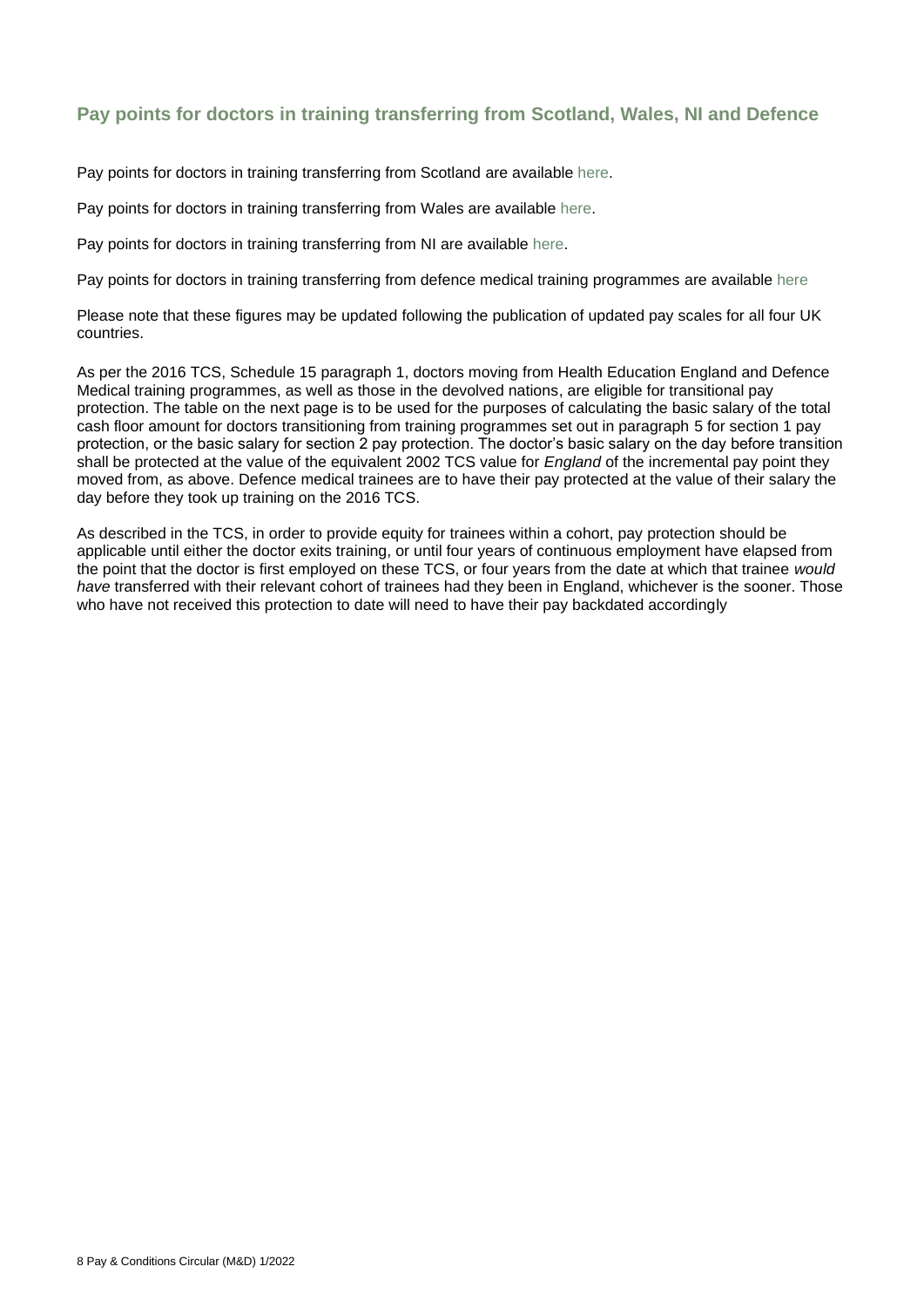|                                                                                                            |                                    |                  |                                    | <b>ENGLAND</b>                                                     | <b>SCOTLAND</b>                                                                                          | <b>WALES</b>                                                                                           | <b>NI</b>                                                                                              | <b>DEFENCE</b>                  |
|------------------------------------------------------------------------------------------------------------|------------------------------------|------------------|------------------------------------|--------------------------------------------------------------------|----------------------------------------------------------------------------------------------------------|--------------------------------------------------------------------------------------------------------|--------------------------------------------------------------------------------------------------------|---------------------------------|
|                                                                                                            |                                    |                  |                                    |                                                                    |                                                                                                          |                                                                                                        |                                                                                                        |                                 |
| Grade                                                                                                      | <b>Stage of training</b>           | Grade code       | <b>Pay Point</b>                   |                                                                    |                                                                                                          | Value (£)                                                                                              |                                                                                                        |                                 |
|                                                                                                            |                                    |                  |                                    |                                                                    | for the purposes of applying 2016 DiT TCS Schedule 15 paragraph 9                                        |                                                                                                        |                                                                                                        |                                 |
| Foundation Doctor Year 1                                                                                   | FY1                                | MF01             | $\mathbf 1$<br>$\overline{c}$<br>3 | 25,494<br>27,085<br>28,676                                         | Pay Point Min<br>Pay Point 1<br>Pay Point 2                                                              | Pay Point 1<br>Pay Point 2<br>Pay Point 3                                                              | Pay Point 1<br>Pay Point 2<br>Pay Point 3                                                              | OF <sub>1</sub>                 |
| Foundation Doctor Year 2                                                                                   | FY <sub>2</sub>                    | MF <sub>02</sub> | -1<br>$\overline{c}$<br>3          | 31,621<br>33,689<br>35,757                                         | Pay Point Min<br>Pay Point 1<br>Pay Point 2                                                              | Pay Point 1<br>Pay Point 2<br>Pay Point 3                                                              | Pay Point 1<br>Pay Point 2<br>Pay Point 3                                                              | OF2 (level 1)<br>Non-accredited |
| Specialty Registrar (StR) (Core                                                                            | CT <sub>1</sub>                    | <b>MC51</b>      | 1<br>$\overline{c}$<br>3<br>4      | 33,790<br>35,858<br>38,746<br>40,492                               | Pay Point Min<br>Pay Point 1<br>Pay Point 2<br>Pay Point 3                                               | Pay Point 1<br>Pay Point 2<br>Pay Point 3<br>Pay Point 4                                               | Pay Point 1<br>Pay Point 2<br>Pay Point 3<br>Pay Point 4                                               | OF2 (level 2)<br>OF2 (level 3)  |
| Training)                                                                                                  | CT2                                | MC52             |                                    |                                                                    |                                                                                                          |                                                                                                        |                                                                                                        | OF2 (level 4)                   |
|                                                                                                            | CT <sub>3</sub>                    | <b>MC53</b>      | 5<br>6                             | 42,598<br>44,705                                                   | Pay Point 4<br>Pay Point 5                                                                               | Pay Point 5<br>Pay Point 6                                                                             | Pay Point 5<br>Pay Point 6                                                                             | Non-accredited                  |
|                                                                                                            | ST1 / SpR1                         | <b>MS01</b>      | 1                                  | 33,790                                                             | Pay Point Min                                                                                            | Pay Point 1                                                                                            | Pay Point 1                                                                                            | OF2 (level 2)<br>Non-accredited |
|                                                                                                            | ST <sub>2</sub> / SpR <sub>2</sub> | <b>MS02</b>      | $\overline{\mathbf{c}}$<br>3       | 35,858<br>38,746                                                   | Pay Point 1<br>Pay Point 2                                                                               | Pay Point 2<br>Pay Point 3                                                                             | Pay Point 2<br>Pay Point 3                                                                             | OF2 (level 3)<br>Non-accredited |
| Specialty Registrar (StR) (Run-<br>Through Training) /<br>Specialty Registrar (StR)<br>(Higher-Training) / | ST3 / SpR3                         | <b>MS03</b>      | 4<br>5<br>6<br>7<br>8<br>9<br>10   | 40,492<br>42,598<br>44,705<br>46,812<br>48,918<br>51,025<br>53,132 | Pay Point 3<br>Pay Point 4<br>Pay Point 5<br>Pay Point 6<br>Pay Point 7^<br>Pay Point 8^<br>Pay Point 9^ | Pay Point 4<br>Pay Point 5<br>Pay Point 6<br>Pay Point 7<br>Pay Point 8<br>Pay Point 9<br>Pay Point 10 | Pay Point 4<br>Pay Point 5<br>Pay Point 6<br>Pay Point 7<br>Pay Point 8<br>Pay Point 9<br>Pay Point 10 | OF2 (level 4)<br>Non-accredited |
| Specialist Registrar (SpR)                                                                                 | ST4 / SpR4                         | <b>MS04</b>      |                                    |                                                                    |                                                                                                          |                                                                                                        |                                                                                                        | OF2 (level 5)<br>Non-accredited |
|                                                                                                            | ST5 / SpR5                         | <b>MS05</b>      |                                    |                                                                    |                                                                                                          |                                                                                                        |                                                                                                        | OF3-OF5 (level 1)               |
|                                                                                                            | ST6 / SpR6                         | <b>MS06</b>      |                                    |                                                                    |                                                                                                          |                                                                                                        |                                                                                                        | OF3-OF5 (level 2)               |
|                                                                                                            | ST7 / SpR7                         | <b>MS07</b>      |                                    |                                                                    |                                                                                                          |                                                                                                        |                                                                                                        | OF3-OF5 (level 3)               |
|                                                                                                            | ST8 / SpR8                         | <b>MS08</b>      |                                    |                                                                    |                                                                                                          |                                                                                                        |                                                                                                        | OF3-OF5 (level 4)               |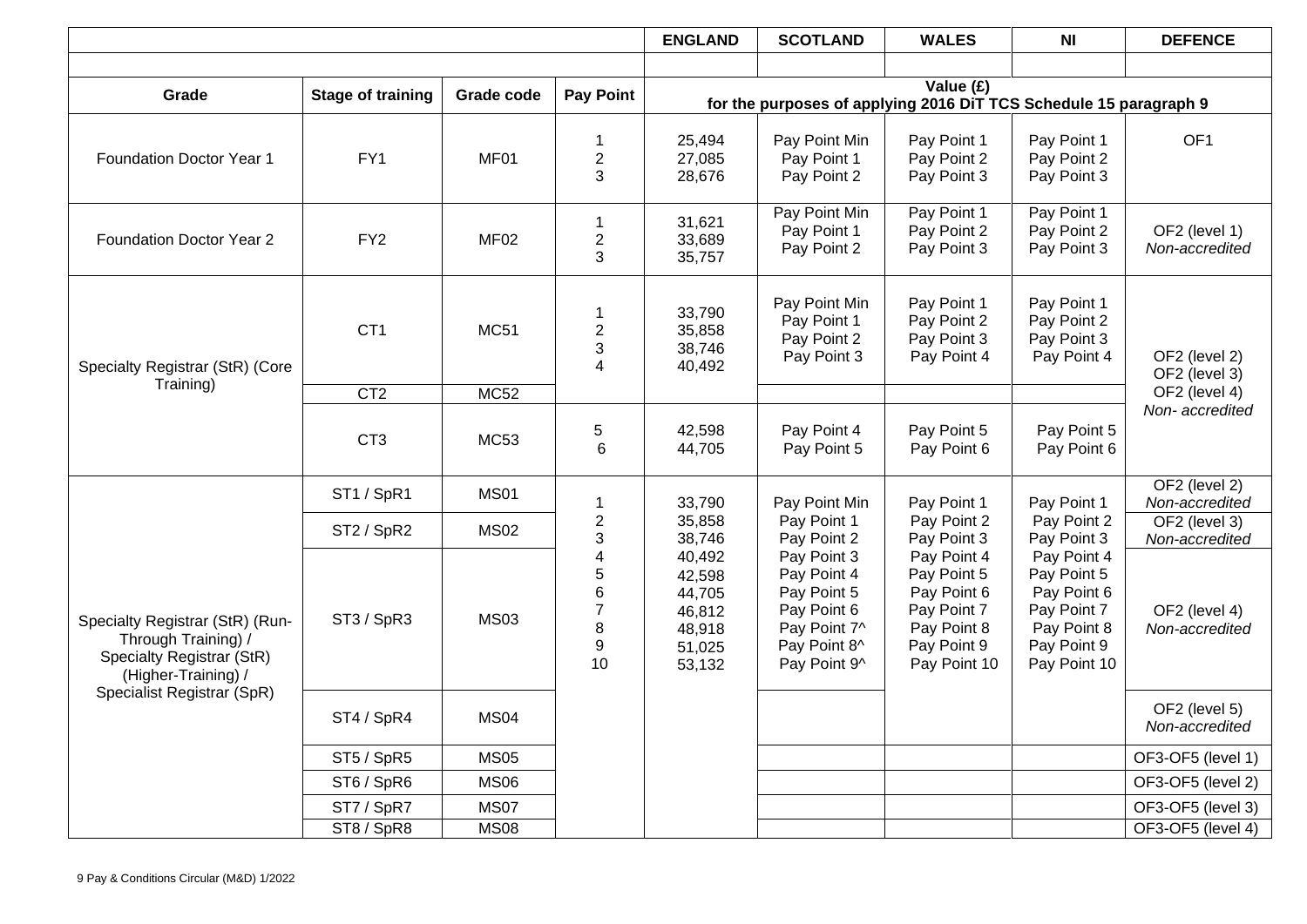#### **Penalty rates and fines**

| <b>Nodal</b> | Total hourly (x4) | Hourly penalty rate $(E)$ , paid to | Hourly fine $(E)$ , paid to the guardian of safe |
|--------------|-------------------|-------------------------------------|--------------------------------------------------|
| point        | figure            | the doctor                          | working hours                                    |
|              | 63.56             | 23.83                               | 39.73                                            |
|              | 73.56             | 27.59                               | 45.97                                            |
|              | 87.04             | 32.64                               | 54.40                                            |
| 4            | 110.32            | 41.38                               | 68.94                                            |
|              | 126.52            | 47.45                               | 79.07                                            |

i) Penalty rates and fines for hours worked at the basic hourly rate.

ii) Penalty rates and fines for hours worked at the enhanced hourly rate.

| <b>Nodal</b><br>point | Total hourly (x4)<br>figure | Hourly penalty rate $(E)$ , paid to<br>the doctor | Hourly fine $(E)$ , paid to the guardian of safe<br>working hours |
|-----------------------|-----------------------------|---------------------------------------------------|-------------------------------------------------------------------|
|                       | 87.08                       | 32.64                                             | 54.44                                                             |
|                       | 100.78                      | 37.79                                             | 62.99                                                             |
|                       | 119.25                      | 44.72                                             | 74.53                                                             |
|                       | 151.14                      | 56.68                                             | 94.46                                                             |
|                       | 173.34                      | 65.01                                             | 108.33                                                            |

For information on which hours attract a 37% enhancement see schedule 2 paragraphs 16-18 of the 2016 TCS.

Penalty rates are now fixed and are based on the NHSI locum rates as set out in pay circular 3/2018.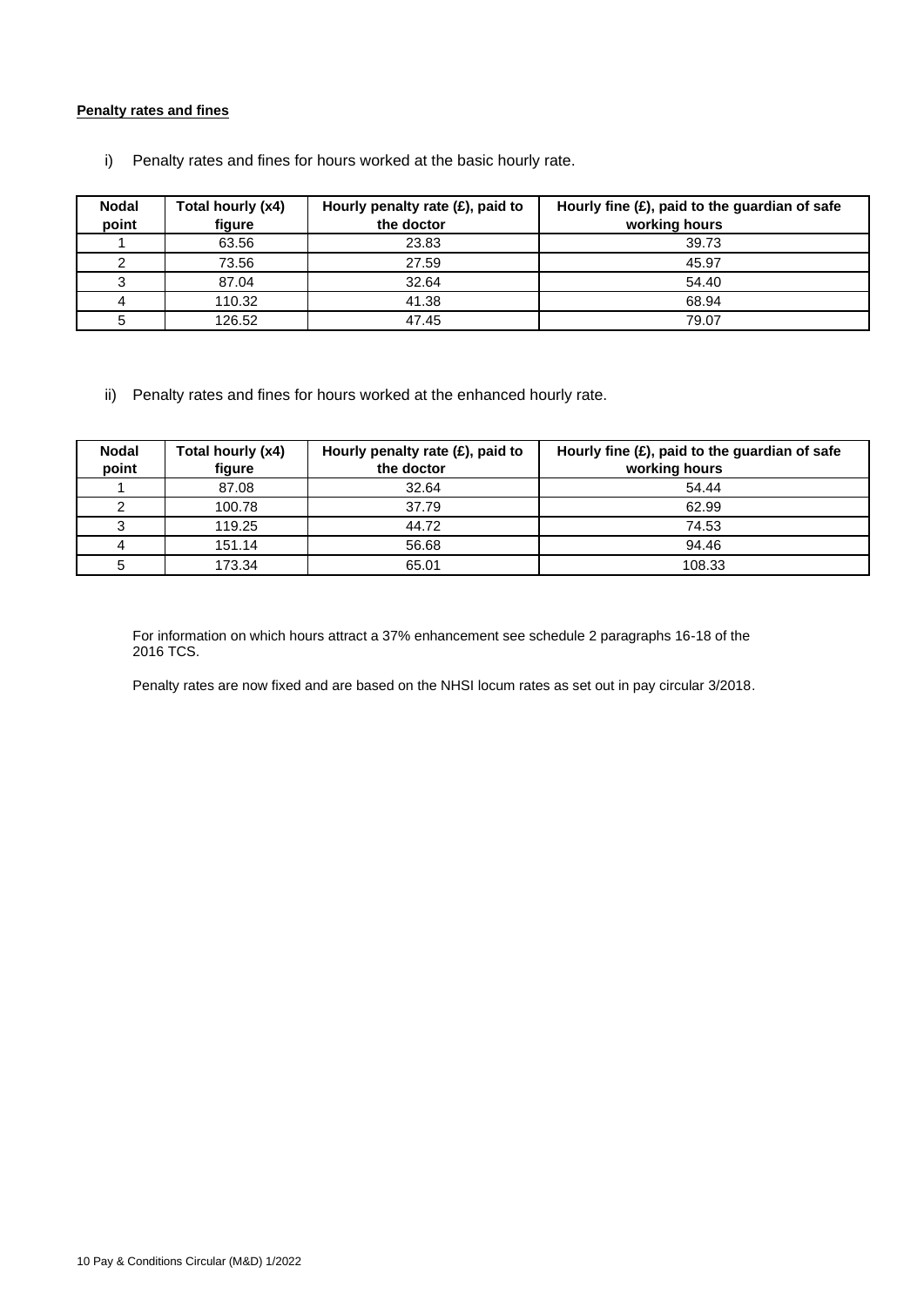## **Annex A: Section 2: Specialty Doctors (2021 contract) basic pay**

## **Specialty Doctor pay scale**

| Pay scale code   | <b>Years of experience</b> | <b>Basic Salary (£)</b> |  |  |  |  |
|------------------|----------------------------|-------------------------|--|--|--|--|
| $MC75 - 01$      |                            | 50,373                  |  |  |  |  |
| $MC75 - 02$      |                            | 50,373                  |  |  |  |  |
| $MC75 - 03$      | 2                          | 50,373                  |  |  |  |  |
| $MC75 - 04$      | 3                          | 56,906                  |  |  |  |  |
| $MC75 - 05$      | 4                          | 56,906                  |  |  |  |  |
| $MC75 - 06$      | 5                          | 58,756                  |  |  |  |  |
| $MC75 - 07$      | 6                          | 64,237                  |  |  |  |  |
| $MC75 - 08$      |                            | 64,237                  |  |  |  |  |
| $MC75 - 09$      | 8                          | 64,237                  |  |  |  |  |
| <b>Threshold</b> |                            |                         |  |  |  |  |
| $MC75 - 10$      | 9                          | 71,654                  |  |  |  |  |
| $MC75 - 11$      | 10                         | 71,654                  |  |  |  |  |
| $MC75 - 12$      | 11                         | 71,654                  |  |  |  |  |
| $MC75 - 13$      | 12                         | 75,361                  |  |  |  |  |
| $MC75 - 14$      | 13                         | 75,361                  |  |  |  |  |
| $MC75 - 15$      | 14                         | 75,361                  |  |  |  |  |
| $MC75 - 16$      | 15                         | 75,361                  |  |  |  |  |
| $MC75 - 17$      | 16                         | 75,361                  |  |  |  |  |
| $MC75 - 18$      | 17                         | 78,759                  |  |  |  |  |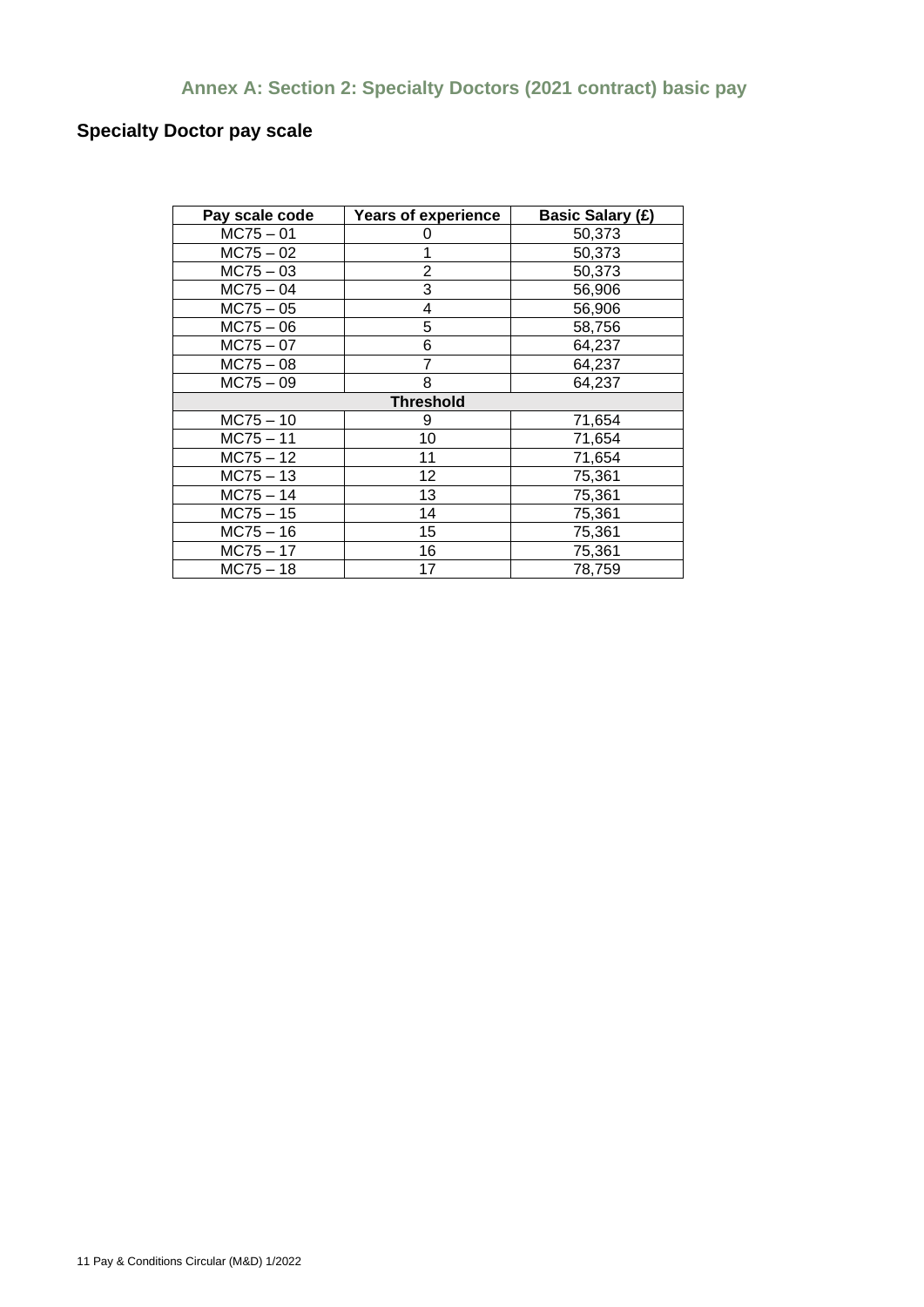# **Annex A: Section 3: Specialist basic pay**

## **Specialist pay scale**

| Pay scale code | <b>Years of experience</b> | <b>Basic Salary</b> |
|----------------|----------------------------|---------------------|
|                |                            |                     |
| $MC70 - 01$    |                            | 80,693              |
| $MC70 - 02$    |                            | 80,693              |
| $MC70 - 03$    |                            | 80,693              |
| $MC70 - 04$    |                            | 86,139              |
| $MC70 - 05$    |                            | 86,139              |
| $MC70 - 06$    |                            | 86,139              |
| $MC70 - 07$    |                            | 91,584              |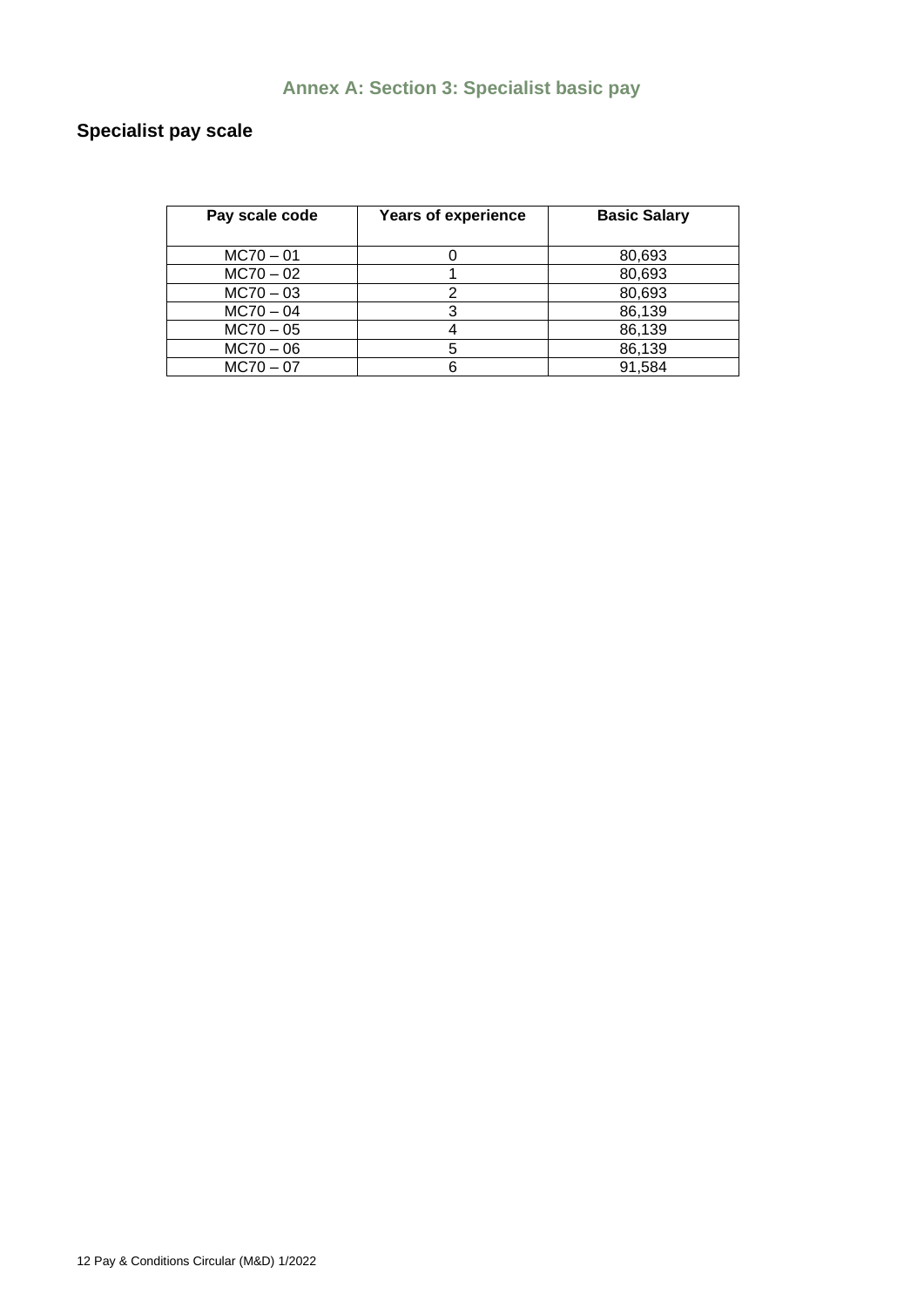### **Annex A: Section 4: Pay for grades closed to new entrants**

The Terms and Conditions of Service NHS Medical and Dental Staff (England) 2002 are applicable for the grades below. Information on closed grades is only included for practitioners who were placed on these scales prior to them being closed. No further practitioners should be placed on these pay scales.

| <b>Succeeded</b><br>by 2016 TCS           | Grade code         | <b>Min</b>  | $\mathbf 1$ | $\overline{2}$ | 3           | 4           | 5           | 6           | $\overline{7}$ | 8           | 9           | 10          | 11          | 12      | 13      |
|-------------------------------------------|--------------------|-------------|-------------|----------------|-------------|-------------|-------------|-------------|----------------|-------------|-------------|-------------|-------------|---------|---------|
| Foundation<br>Doctor Year 1               | <b>MN13</b>        | 25,494      | 27,085      | 28,676         |             |             |             |             |                |             |             |             |             |         |         |
| Foundation<br>Doctor Year 2               | <b>MN15</b>        | 31,621      | 33,689      | 35,757         |             |             |             |             |                |             |             |             |             |         |         |
| Specialty<br>Registrar<br>(Core training) | <b>MN39</b>        | 33,790      | 35,858      | 38,746         | 40,492      | 42,598      | 44,705      |             |                |             |             |             |             |         |         |
| Specialty<br>Registrar (FT)               | <b>MN35</b>        | 33,790      | 35,858      | 38,746         | 40,492      | 42,598      | 44,705      |             |                |             |             |             |             |         |         |
| Specialty<br>Registrar (full)             | <b>MN37</b>        | 33,790      | 35,858      | 38,746         | 40,492      | 42,598      | 44,705      | 46,812      | 48,918**       | 51,025**    | 53,132**    |             |             |         |         |
| <b>Dental Core</b><br>Training (1)        | MN21/KA01/LF21     | $N/A$ (3)   | 33,689      | 35,757         | 37,825      | 39,892      | 41,960**    | 44,028**    |                |             |             |             |             |         |         |
| <b>Closed</b><br>grades                   |                    |             |             |                |             |             |             |             |                |             |             |             |             |         |         |
| Specialist<br>Registrar                   | MN25/KA31/LF25     | 35,254      | 37,000      | 38,746         | 40,492      | 42,598      | 44,705      | 46,812      | 48,918**       | 51,025**    | 53,132**    |             |             |         |         |
| Consultant pre<br>2003                    | MC21/KC11LC01/LC10 | 70,208      | 75,231      | 80,256         | 85,280      | 91,009      |             |             |                |             |             |             |             |         |         |
| Associate<br>Specialist pre<br>2008       | MC <sub>01</sub>   | 43,413      | 48,012      | 52,610         | 57,207      | 61,806      | 66,403      | 72,475      | 77,738         | 79,922*     | 82,771*     | 85,620*     | 88,469*     | 91,318* | 94.169* |
| <b>Staff Grade</b>                        | MH <sub>01</sub>   | 39,274      | 42,393      | 45,509         | 48,627      | 51,746      | 54,862      | 57,981      | 61,097         |             |             |             |             |         |         |
|                                           |                    | <b>MH03</b> | <b>MH03</b> | <b>MH03</b>    | <b>MH03</b> | <b>MH03</b> | <b>MH03</b> | <b>MH05</b> | <b>MH05</b>    | <b>MH05</b> | <b>MH05</b> | <b>MH05</b> | <b>MH05</b> |         |         |
| Staff Grade (2)                           | MH03/05            | 39,274      | 42,393      | 45,509         | 48,627      | 51,746      | 55,416      | 57,981*     | 61,097*        | 64,215*     | 67,334*     | 70,450*     | 73,570*     |         |         |
| <b>SCMO</b>                               | <b>KB11</b>        | 53,166      | 56,402      | 59,637         | 62,872      | 66,109      | 69,344      | 72,579      | 75,815         |             |             |             |             |         |         |
| CMO                                       | <b>KB01</b>        | 37,624      | 39,661      | 41,697         | 43,734      | 45,771      | 47,808      | 49,845      | 51,883         |             |             |             |             |         |         |
| Hospital<br>Practitioner                  | MD01-41            | 5,192       | 5,492       | 5,794          | 6,094       | 6,395       | 6,695       | 6,996       |                |             |             |             |             |         |         |

\*Discretionary points and optional points - guidance on application of discretionary points is contained in AL(MD)7/95, guidance on application of optional points is contained in AL(MD)4/97. \*\*To be awarded automatically except in cases of unsatisfactory performance, see AL(MD)7/98.

1. This scale is closed to new entrants and was previously listed as "Dental Trainees in Hospital Posts (DTHP)" and before that the SHO grade. Dental Core Training now falls under the 2016 TCS. Doctors should not be placed on this scale as the SHO grade closed in 2007.

2. This pay scale refers to Staff Grade practitioners employed under the Terms and Conditions outlined in AL(MD) 4/97.